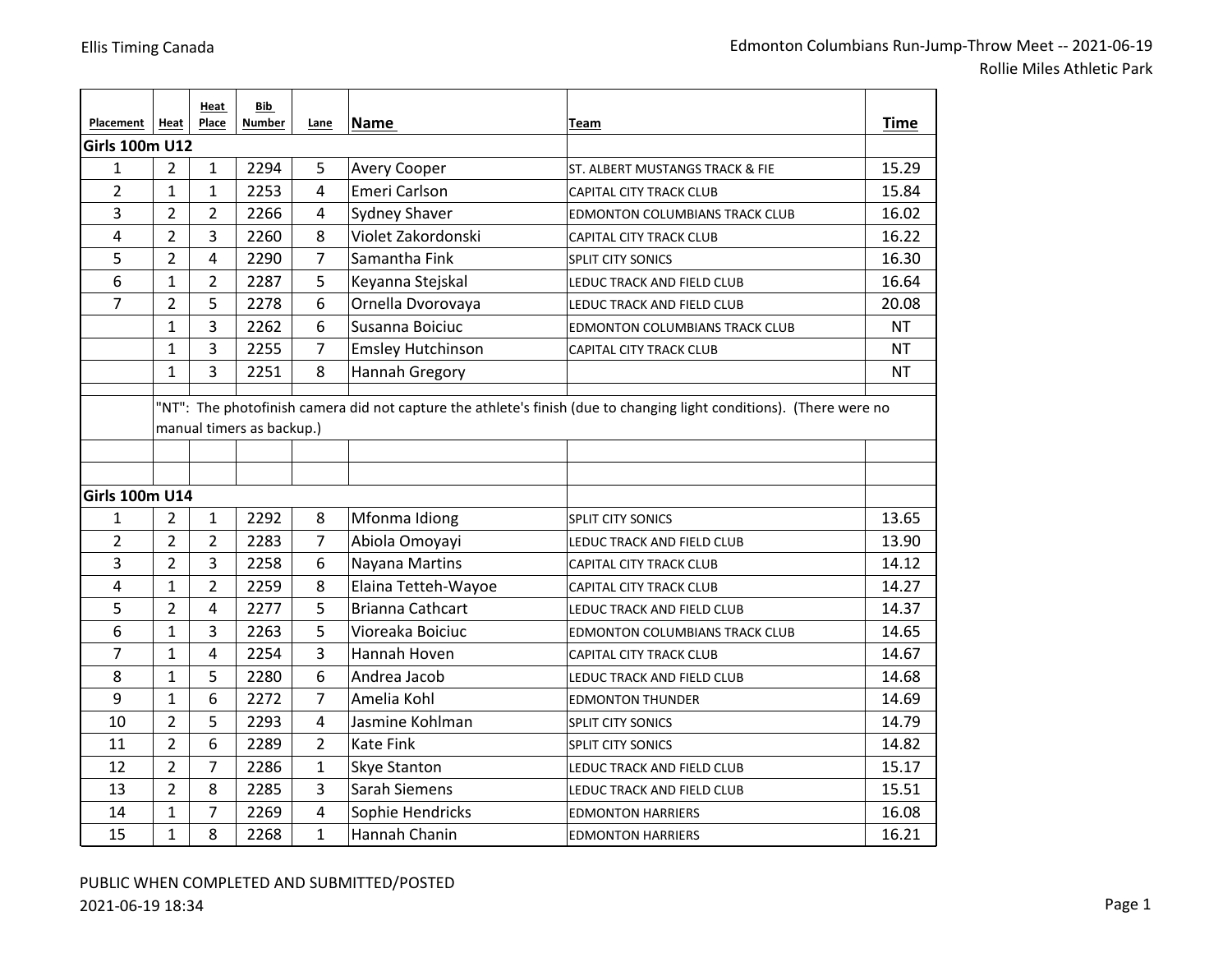| Placement            | Heat           | Heat<br>Place  | Bib<br><b>Number</b>      | Lane           | Name                     | Team                                                                                                                 | Time      |
|----------------------|----------------|----------------|---------------------------|----------------|--------------------------|----------------------------------------------------------------------------------------------------------------------|-----------|
|                      |                |                |                           |                |                          |                                                                                                                      |           |
|                      |                |                |                           |                |                          |                                                                                                                      |           |
| <b>Boys 100m U12</b> |                |                |                           |                |                          |                                                                                                                      |           |
| 1                    | $\overline{2}$ | $\mathbf{1}$   | 2297                      | 8              | <b>Cormac Peters</b>     | UNATTACHED ALBERTA                                                                                                   | 15.34     |
| $\overline{2}$       | $\mathbf{1}$   | 1              | 2284                      | 5              | Ayotobi Omoyayi          | LEDUC TRACK AND FIELD CLUB                                                                                           | 16.53     |
| 3                    | $\mathbf{1}$   | $\overline{2}$ | 2256                      | $\overline{4}$ | Thomas Imgrund-Peterson  | CAPITAL CITY TRACK CLUB                                                                                              | 16.61     |
| 4                    | $\overline{2}$ | $\overline{2}$ | 2279                      | 5              | Carter Hearn             | LEDUC TRACK AND FIELD CLUB                                                                                           | 16.74     |
| 5                    | $\overline{2}$ | 3              | 2275                      | 7              | Kyle Sawatzky            | <b>EDMONTON THUNDER</b>                                                                                              | 16.80     |
| 6                    | $\mathbf{1}$   | 3              | 2261                      | 6              | Benjamin Boiciuc         | <b>EDMONTON COLUMBIANS TRACK CLUB</b>                                                                                | 17.17     |
| 7                    | $\overline{2}$ | 4              | 2282                      | 6              | <b>Ben Maunder</b>       | LEDUC TRACK AND FIELD CLUB                                                                                           | 17.75     |
| 8                    | 1              | 4              | 2291                      | 7              | Sayer Fink               | <b>SPLIT CITY SONICS</b>                                                                                             | 18.31     |
| 9                    | $\mathbf{1}$   | 5              | 2296                      | 8              | Sam Geramian             | UNATTACHED ALBERTA                                                                                                   | 19.66     |
|                      |                |                |                           |                |                          |                                                                                                                      |           |
|                      |                |                |                           |                |                          |                                                                                                                      |           |
| <b>Boys 100m U14</b> |                |                |                           |                |                          |                                                                                                                      |           |
| 1                    | $\mathbf{1}$   | $\mathbf{1}$   | 2288                      | 4              | Joel Thorpe              | LEDUC TRACK AND FIELD CLUB                                                                                           | 13.58     |
| $\overline{2}$       | $\overline{2}$ | 1              | 2257                      | 5              | William Imgrund-Peterson | <b>CAPITAL CITY TRACK CLUB</b>                                                                                       | 13.87     |
| 3                    | $\mathbf{1}$   | $\overline{2}$ | 2250                      | 3              | Daniel Gregory           |                                                                                                                      | 13.90     |
| 4                    | $\overline{2}$ | 2              | 2276                      | $\overline{4}$ | <b>Ty Secker</b>         | <b>EDMONTON THUNDER</b>                                                                                              | 14.45     |
| 5                    | $\mathbf{1}$   | 3              | 2267                      | $\overline{2}$ | Daniel Trujillo          | EDMONTON COLUMBIANS TRACK CLUB                                                                                       | 14.64     |
| 6                    | $\mathbf{1}$   | 4              | 2264                      | 8              | <b>Charles Dunlop</b>    | EDMONTON COLUMBIANS TRACK CLUB                                                                                       | 15.00     |
| 7                    | $\mathbf{1}$   | 5              | 2265                      | 6              | Sam Newans               | EDMONTON COLUMBIANS TRACK CLUB                                                                                       | 15.37     |
| 8                    | $\overline{2}$ | 3              | 2270                      | $\overline{2}$ | <b>Adrian Friesen</b>    | <b>EDMONTON THUNDER</b>                                                                                              | 15.79     |
| 9                    | $\mathbf{1}$   | 6              | 2273                      | 5              | Cooper Mercredi          | <b>EDMONTON THUNDER</b>                                                                                              | 16.38     |
|                      | 1              | 7              | 2252                      | 1              | Ayden Shaw               | Alberta Speed School                                                                                                 | <b>NT</b> |
|                      | $\overline{2}$ | 4              | 2271                      | 3              | Niko Kante               | <b>EDMONTON THUNDER</b>                                                                                              | <b>NT</b> |
|                      |                |                | manual timers as backup.) |                |                          | "NT": The photofinish camera did not capture the athlete's finish (due to changing light conditions). (There were no |           |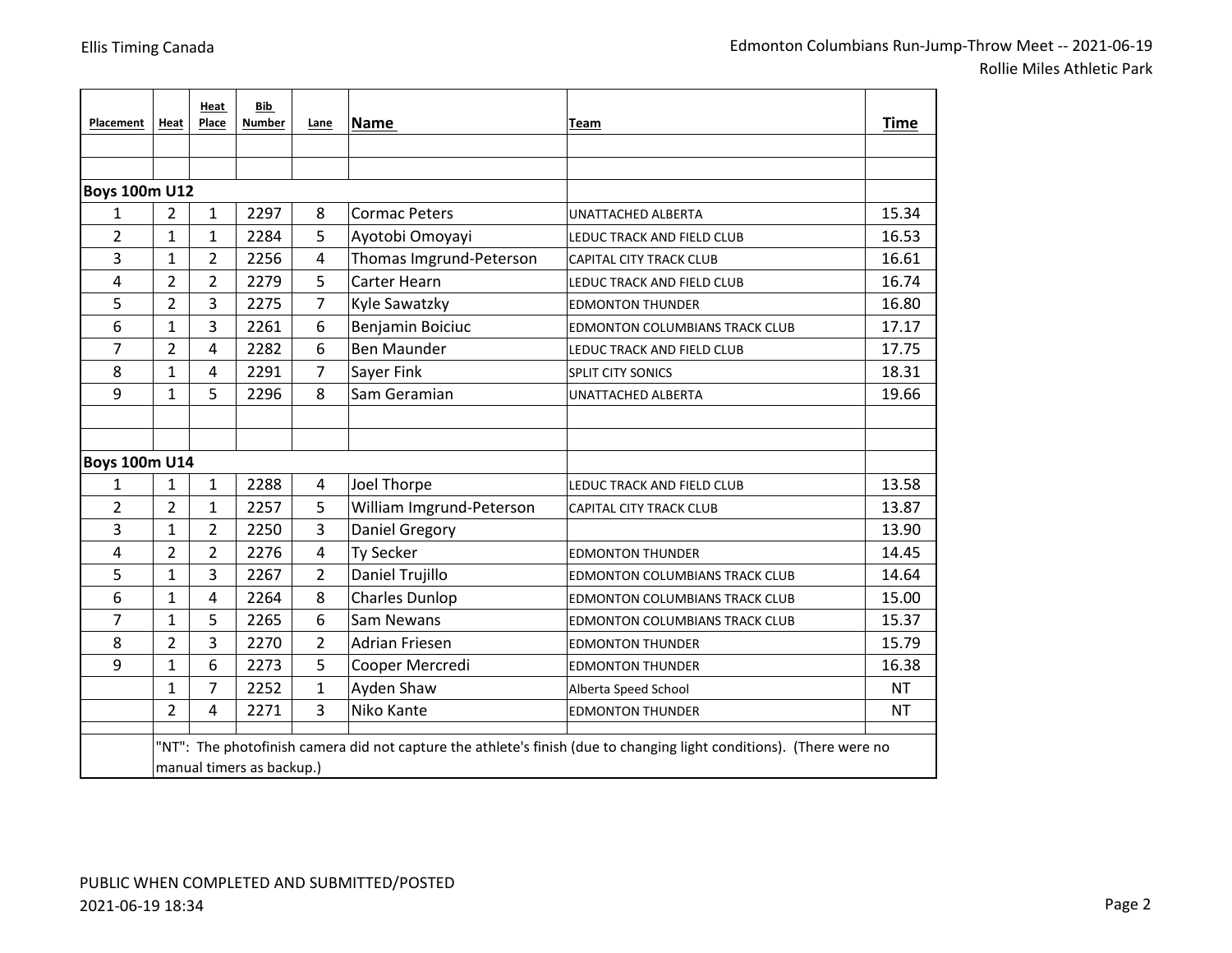Rollie Miles Athletic Park

|                            | Bib           |                          | Year of |                                        |             |                     |                    |              |
|----------------------------|---------------|--------------------------|---------|----------------------------------------|-------------|---------------------|--------------------|--------------|
| Placement                  | <b>Number</b> | Name                     | Birth   | Team                                   | <b>Mark</b> | <b>Field Series</b> |                    |              |
| <b>Girls Shot Put U12</b>  |               |                          |         |                                        |             |                     |                    |              |
| $\mathbf{1}$               | 2290          | Samantha Fink            | 2010    | <b>SPLIT CITY SONICS</b>               | 7.27m       | X                   | 7.27               | 6.26         |
| $\overline{2}$             | 2266          | Sydney Shaver            | 2010    | <b>EDMONTON COLUMBIANS TRACK CLUB</b>  | 5.05m       | 4.54                | $4.55$ 5.05        |              |
| 3                          | 2294          | <b>Avery Cooper</b>      | 2011    | ST. ALBERT MUSTANGS TRACK & FIELD CLUB | 4.91m       |                     | $4.60$ 4.51        | 4.91         |
| 4                          | 2251          | Hannah Gregory           | 2010    |                                        | 4.69m       |                     | 4.33 4.26 4.69     |              |
| 5                          | 2255          | <b>Emsley Hutchinson</b> | 2010    | <b>CAPITAL CITY TRACK CLUB</b>         | 4.39m       |                     | 4.39 3.40 3.79     |              |
| 6                          | 2287          | Keyanna Stejskal         | 2011    | LEDUC TRACK AND FIELD CLUB             | 4.26m       | 4.25                | 4.26               | $\mathsf{x}$ |
| 7                          | 2253          | Emeri Carlson            | 2011    | <b>CAPITAL CITY TRACK CLUB</b>         | 3.82m       |                     | $3.68$ 3.82 2.90   |              |
| 8                          | 2278          | Ornella Dvorovaya        | 2012    | LEDUC TRACK AND FIELD CLUB             | 3.64m       |                     | $2.88$ 3.64 3.31   |              |
| 9                          | 2262          | Susanna Boiciuc          | 2011    | EDMONTON COLUMBIANS TRACK CLUB         | 3.45m       |                     | $3.45$ 2.92 3.38   |              |
| 10                         | 2260          | Violet Zakordonski       | 2010    | CAPITAL CITY TRACK CLUB                | 3.42m       |                     | $3.42$ 2.80 3.18   |              |
|                            |               |                          |         |                                        |             |                     |                    |              |
|                            |               |                          |         |                                        |             |                     |                    |              |
| <b>Girls Long Jump U12</b> |               |                          |         |                                        |             |                     |                    |              |
| $\mathbf{1}$               | 2294          | <b>Avery Cooper</b>      | 2011    | ST. ALBERT MUSTANGS TRACK & FIELD CLUB | 3.64m       |                     | $3.64$ 3.63 3.62   |              |
| $\overline{2}$             | 2266          | Sydney Shaver            | 2010    | <b>EDMONTON COLUMBIANS TRACK CLUB</b>  | 3.49m       |                     | $3.32$ 3.49 3.43   |              |
| 3                          | 2287          | Keyanna Stejskal         | 2011    | LEDUC TRACK AND FIELD CLUB             | 3.46m       |                     | $3.46$ 3.33 3.46   |              |
| 4                          | 2251          | <b>Hannah Gregory</b>    | 2010    |                                        | 3.37m       |                     | $3.26$ 3.37        | $3.22$       |
| 5                          | 2290          | Samantha Fink            |         | 2010 SPLIT CITY SONICS                 | 3.30m       |                     | $3.02$ 3.22 3.30   |              |
| 6                          | 2255          | <b>Emsley Hutchinson</b> | 2010    | CAPITAL CITY TRACK CLUB                | 3.13m       |                     | $2.84$ 3.11 3.13   |              |
| 7                          | 2253          | Emeri Carlson            | 2011    | CAPITAL CITY TRACK CLUB                | 3.08m       |                     | $3.08$ 3.05 2.88   |              |
| 8                          | 2260          | Violet Zakordonski       | 2010    | CAPITAL CITY TRACK CLUB                | 3.00m       |                     | $2.91$ 2.70 3.00   |              |
| 9                          | 2262          | Susanna Boiciuc          | 2011    | <b>EDMONTON COLUMBIANS TRACK CLUB</b>  | 2.96m       |                     | $2.81$ 2.41        | 2.96         |
| 10                         | 2278          | Ornella Dvorovaya        | 2012    | LEDUC TRACK AND FIELD CLUB             | 2.47m       | 2.47                | X                  | 2.17         |
|                            |               |                          |         |                                        |             |                     |                    |              |
|                            |               |                          |         |                                        |             |                     |                    |              |
| <b>Girls Shot Put U14</b>  |               |                          |         |                                        |             |                     |                    |              |
| $\mathbf{1}$               | 2292          | Mfonma Idiong            | 2009    | <b>SPLIT CITY SONICS</b>               | 8.85m       |                     | 7.60 7.86 8.85     |              |
| $\overline{2}$             | 2280          | Andrea Jacob             | 2008    | LEDUC TRACK AND FIELD CLUB             | 8.04m       |                     | 7.39 8.04          | 7.41         |
| 3                          | 2268          | Hannah Chanin            | 2008    | <b>EDMONTON HARRIERS</b>               | 6.65m       |                     | 6.55 6.65          | $\mathsf{x}$ |
| 4                          | 2283          | Abiola Omoyayi           | 2009    | LEDUC TRACK AND FIELD CLUB             | 6.47m       | 6.27                | 6.08 6.47          |              |
| 5                          | 2293          | Jasmine Kohlman          | 2009    | <b>SPLIT CITY SONICS</b>               | 6.41m       |                     | 5.91   6.09   6.41 |              |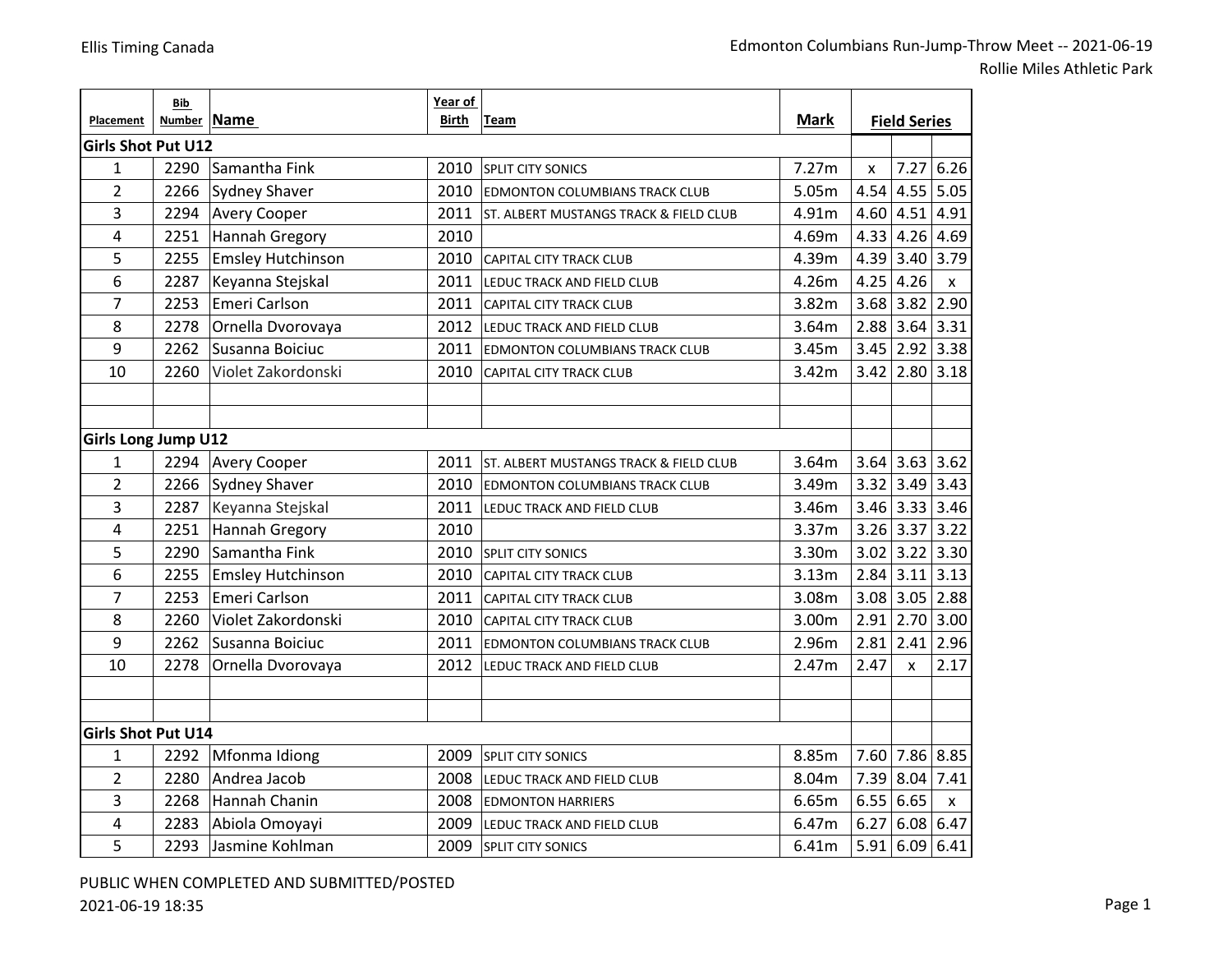|                            | Bib    |                         | Year of |                                       |             |                    |                     |             |
|----------------------------|--------|-------------------------|---------|---------------------------------------|-------------|--------------------|---------------------|-------------|
| Placement                  | Number | <b>Name</b>             | Birth   | Team                                  | <b>Mark</b> |                    | <b>Field Series</b> |             |
| 6                          | 2259   | Elaina Tetteh-Wayoe     | 2008    | <b>CAPITAL CITY TRACK CLUB</b>        | 6.39m       | 6.27               | 6.39 6.33           |             |
| $\overline{7}$             | 2289   | <b>Kate Fink</b>        | 2008    | <b>SPLIT CITY SONICS</b>              | 6.20m       | 5.16               | 6.20   4.82         |             |
| 8                          | 2272   | Amelia Kohl             | 2009    | <b>EDMONTON THUNDER</b>               | 6.02m       | 6.02               | $5.77$ 5.50         |             |
| 9                          | 2274   | Nayeli Sarkar           | 2008    | <b>EDMONTON THUNDER</b>               | 5.76m       | 5.76               | $5.38$ 5.48         |             |
| 10                         | 2258   | Nayana Martins          | 2008    | <b>CAPITAL CITY TRACK CLUB</b>        | 5.25m       | 4.76               | $5.04$ 5.25         |             |
| 11                         | 2263   | Vioreaka Boiciuc        | 2008    | <b>EDMONTON COLUMBIANS TRACK CLUB</b> | 5.14m       | 3.96               | $4.38$ 5.14         |             |
| 12                         | 2254   | Hannah Hoven            | 2008    | <b>CAPITAL CITY TRACK CLUB</b>        | 4.89m       | 4.89               | $\pmb{\times}$      | 4.61        |
| 13                         | 2277   | <b>Brianna Cathcart</b> | 2008    | LEDUC TRACK AND FIELD CLUB            | 4.67m       | 4.28               | $4.18$ 4.67         |             |
| 14                         | 2285   | Sarah Siemens           | 2009    | LEDUC TRACK AND FIELD CLUB            | 4.24m       | 3.68               | $4.16$ 4.24         |             |
| 15                         | 2286   | <b>Skye Stanton</b>     | 2009    | LEDUC TRACK AND FIELD CLUB            | 4.06m       | $\pmb{\mathsf{x}}$ |                     | $4.06$ 3.13 |
| 16                         | 2269   | Sophie Hendricks        | 2009    | <b>EDMONTON HARRIERS</b>              | 3.91m       | $\mathsf{x}$       | 3.51                | 3.91        |
|                            |        |                         |         |                                       |             |                    |                     |             |
|                            |        |                         |         |                                       |             |                    |                     |             |
| <b>Girls Long Jump U14</b> |        |                         |         |                                       |             |                    |                     |             |
| $\mathbf{1}$               | 2280   | Andrea Jacob            | 2008    | LEDUC TRACK AND FIELD CLUB            | 4.31m       | $\pmb{\times}$     | $4.09$ 4.31         |             |
| $\overline{2}$             |        | 2292 Mfonma Idiong      | 2009    | <b>SPLIT CITY SONICS</b>              | 4.28m       | 3.58               | $3.59$ 4.28         |             |
| 3                          | 2272   | Amelia Kohl             | 2009    | <b>EDMONTON THUNDER</b>               | 4.00m       | 4.00               | $3.78$ 3.93         |             |
| $\overline{\mathbf{4}}$    | 2259   | Elaina Tetteh-Wayoe     | 2008    | <b>CAPITAL CITY TRACK CLUB</b>        | 3.92m       | 3.76               | $3.92$ 3.91         |             |
| 5                          | 2283   | Abiola Omoyayi          | 2009    | LEDUC TRACK AND FIELD CLUB            | 3.80m       | 3.80               | $3.73$ 3.77         |             |
| 6                          | 2277   | <b>Brianna Cathcart</b> | 2008    | LEDUC TRACK AND FIELD CLUB            | 3.64m       | 3.64               | $3.46$ 3.55         |             |
| $\overline{7}$             | 2258   | <b>Nayana Martins</b>   | 2008    | <b>CAPITAL CITY TRACK CLUB</b>        | 3.62m       | $\mathsf{x}$       | 3.62                | 3.50        |
| 8                          | 2293   | Jasmine Kohlman         | 2009    | <b>SPLIT CITY SONICS</b>              | 3.60m       | 3.45               | 3.60                | X           |
| 9                          | 2289   | <b>Kate Fink</b>        | 2008    | SPLIT CITY SONICS                     | 3.58m       | 3.27               | 3.58                | X           |
| 10                         | 2254   | Hannah Hoven            | 2008    | CAPITAL CITY TRACK CLUB               | 3.51m       | 3.50               | $2.91$ 3.51         |             |
| 11                         | 2263   | Vioreaka Boiciuc        | 2008    | <b>EDMONTON COLUMBIANS TRACK CLUB</b> | 3.24m       | 3.07               | 3.24                | 3.24        |
| 12                         | 2286   | Skye Stanton            | 2009    | LEDUC TRACK AND FIELD CLUB            | 3.24m       | 3.15               | 2.49                | 3.24        |
| 13                         | 2269   | Sophie Hendricks        | 2009    | <b>EDMONTON HARRIERS</b>              | 3.23m       | 3.23               | $\pmb{\times}$      | 2.79        |
| 14                         | 2285   | Sarah Siemens           | 2009    | LEDUC TRACK AND FIELD CLUB            | 3.13m       | $\pmb{\mathsf{x}}$ | X                   | 3.13        |
| 15                         | 2268   | Hannah Chanin           | 2008    | <b>EDMONTON HARRIERS</b>              | 2.94m       | 2.77               | $2.68$ 2.94         |             |
| 16                         | 2274   | Nayeli Sarkar           | 2008    | <b>EDMONTON THUNDER</b>               | 2.92m       | 2.65               | 2.91                | 2.92        |
|                            |        |                         |         |                                       |             |                    |                     |             |
|                            |        |                         |         |                                       |             |                    |                     |             |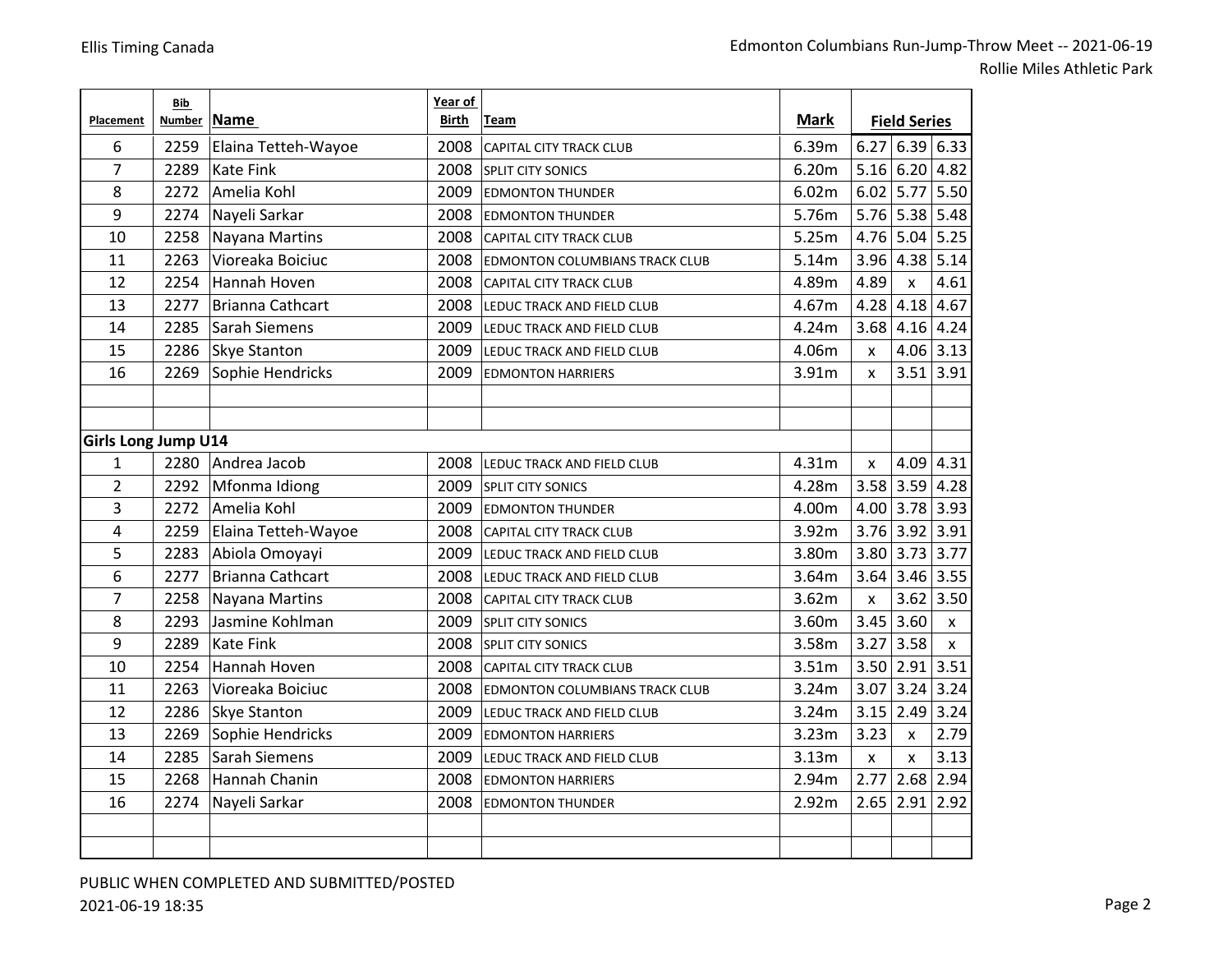Rollie Miles Athletic Park

|                           | Bib                      |                          | Year of |                                       |                   |                     |                      |                    |
|---------------------------|--------------------------|--------------------------|---------|---------------------------------------|-------------------|---------------------|----------------------|--------------------|
| Placement                 |                          | Number Name              |         | <b>Mark</b><br>Team                   |                   | <b>Field Series</b> |                      |                    |
|                           | <b>Boys Shot Put U12</b> |                          |         |                                       |                   |                     |                      |                    |
| $\mathbf{1}$              | 2297                     | Cormac Peters            | 2010    | UNATTACHED ALBERTA                    | 7.54m             | X                   |                      | $7.54$ 7.53        |
| $\overline{2}$            | 2279                     | <b>Carter Hearn</b>      | 2010    | LEDUC TRACK AND FIELD CLUB            | 7.23m             | 6.53                | 6.97                 | 7.23               |
| 3                         | 2291                     | Sayer Fink               | 2010    | <b>SPLIT CITY SONICS</b>              | 6.64m             | 5.52                | 6.26 6.64            |                    |
| 4                         | 2282                     | <b>Ben Maunder</b>       | 2010    | LEDUC TRACK AND FIELD CLUB            | 6.39m             |                     | $6.39$ 5.83 6.32     |                    |
| 5                         | 2256                     | Thomas Imgrund-Peterson  | 2010    | <b>CAPITAL CITY TRACK CLUB</b>        | 5.90m             |                     | 5.65 5.90 5.79       |                    |
| 6                         | 2261                     | Benjamin Boiciuc         | 2010    | <b>EDMONTON COLUMBIANS TRACK CLUB</b> | 5.79m             |                     | $5.56$ 5.79 5.43     |                    |
| $\overline{7}$            | 2275                     | Kyle Sawatzky            | 2010    | <b>EDMONTON THUNDER</b>               | 4.75m             |                     | 4.60 3.88 4.75       |                    |
| 8                         | 2284                     | Ayotobi Omoyayi          | 2011    | LEDUC TRACK AND FIELD CLUB            | 4.59m             |                     | 4.59 3.64 3.64       |                    |
| 9                         | 2296                     | Sam Geramian             | 2013    | UNATTACHED ALBERTA                    | 3.97m             |                     | $3.15$ 3.97 3.10     |                    |
|                           |                          |                          |         |                                       |                   |                     |                      |                    |
|                           |                          |                          |         |                                       |                   |                     |                      |                    |
| <b>Boys Long Jump U12</b> |                          |                          |         |                                       |                   |                     |                      |                    |
| 1                         | 2297                     | <b>Cormac Peters</b>     | 2010    | UNATTACHED ALBERTA                    | 3.81m             |                     | $3.81$ 3.41 3.72     |                    |
| $\overline{2}$            | 2279                     | <b>Carter Hearn</b>      | 2010    | LEDUC TRACK AND FIELD CLUB            | 3.36m             |                     | $3.23$ 3.36 3.28     |                    |
| 3                         | 2256                     | Thomas Imgrund-Peterson  | 2010    | <b>CAPITAL CITY TRACK CLUB</b>        | 3.34m             |                     | $3.23$ 3.22 3.34     |                    |
| 4                         | 2275                     | <b>Kyle Sawatzky</b>     | 2010    | <b>EDMONTON THUNDER</b>               | 3.13m             |                     | $3.13$ 3.04 3.13     |                    |
| 5                         | 2284                     | Ayotobi Omoyayi          | 2011    | LEDUC TRACK AND FIELD CLUB            | 3.13m             |                     | $3.13$ 3.03 3.00     |                    |
| 6                         | 2282                     | <b>Ben Maunder</b>       | 2010    | LEDUC TRACK AND FIELD CLUB            | 3.11m             |                     | $3.11$ $3.11$ $3.06$ |                    |
| $\overline{7}$            | 2291                     | Sayer Fink               | 2010    | <b>SPLIT CITY SONICS</b>              | 3.06m             |                     | 2.98 3.06 2.93       |                    |
| 8                         | 2261                     | Benjamin Boiciuc         | 2010    | <b>EDMONTON COLUMBIANS TRACK CLUB</b> | 3.01 <sub>m</sub> | 2.95                | $2.80$ 3.01          |                    |
| 9                         | 2296                     | Sam Geramian             | 2013    | UNATTACHED ALBERTA                    | 2.08m             |                     | $1.46$ 1.74          | 2.08               |
|                           |                          |                          |         |                                       |                   |                     |                      |                    |
|                           |                          |                          |         |                                       |                   |                     |                      |                    |
| Boys Shot Put U14         |                          |                          |         |                                       |                   |                     |                      |                    |
| 1                         | 2265                     | Sam Newans               | 2008    | <b>EDMONTON COLUMBIANS TRACK CLUB</b> | 8.14m             | 8.14                | $\mathsf{x}$         | $\pmb{\mathsf{x}}$ |
| $\overline{2}$            | 2257                     | William Imgrund-Peterson | 2008    | CAPITAL CITY TRACK CLUB               | 7.99m             | 7.88                | X                    | 7.99               |
| 3                         |                          | 2252 Ayden Shaw          | 2008    | Alberta Speed School                  | 7.92m             | 7.72                | 7.71                 | 7.92               |
| 4                         | 2288                     | Joel Thorpe              | 2008    | LEDUC TRACK AND FIELD CLUB            | 6.91m             | 6.52                | 6.82                 | 6.91               |
| 5                         | 2276                     | Ty Secker                | 2008    | <b>EDMONTON THUNDER</b>               | 6.88m             | 6.23                | 6.88 6.74            |                    |
| 6                         | 2271                     | Niko Kante               | 2008    | <b>EDMONTON THUNDER</b>               | 5.87m             |                     | $4.51$ 5.14 5.87     |                    |
| $\overline{7}$            | 2267                     | Daniel Trujillo          | 2009    | <b>EDMONTON COLUMBIANS TRACK CLUB</b> | 5.82m             |                     | $5.82$ 5.37          | 5.24               |